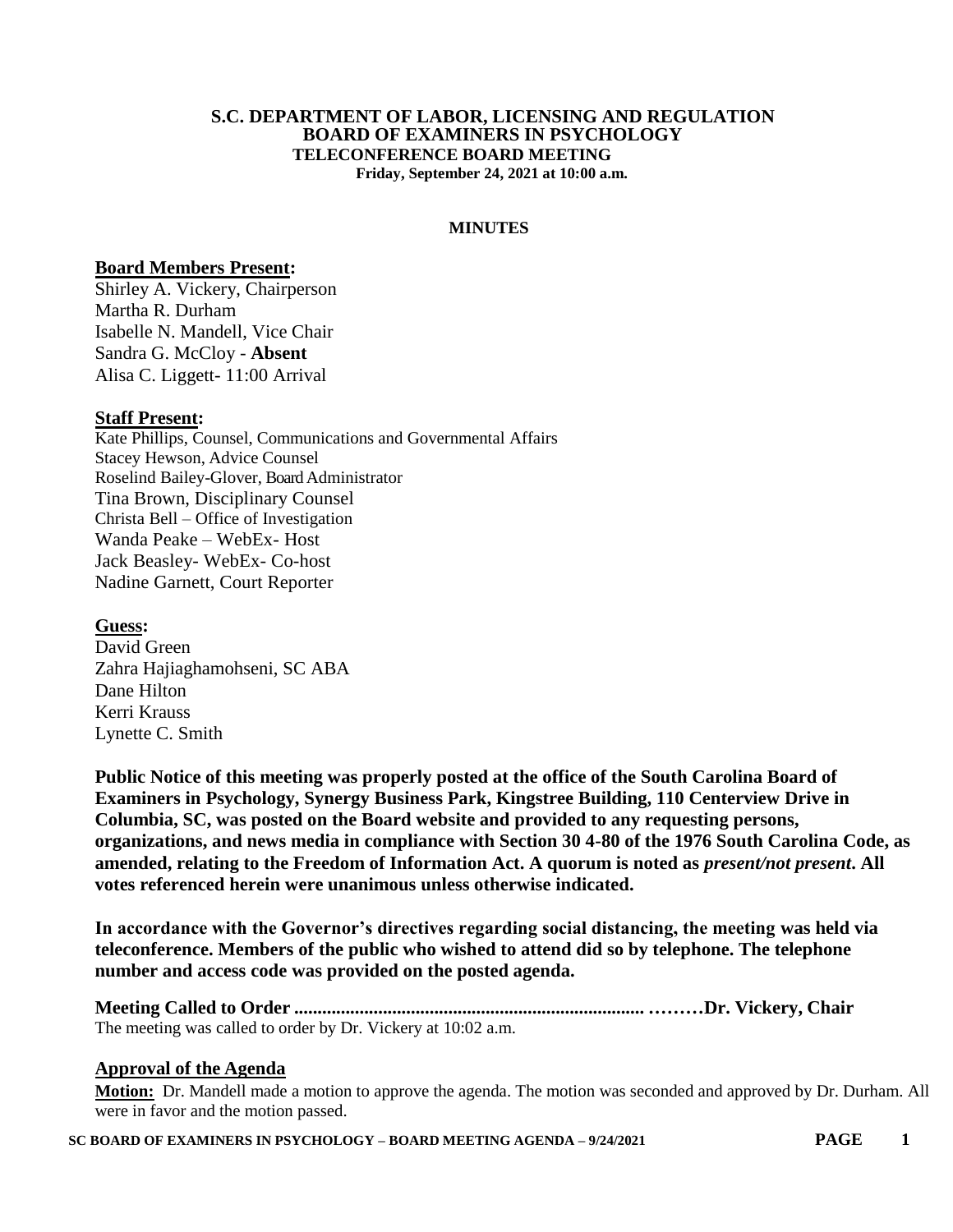#### **Approval/Disapproval of Absent Members**

**Motion:** Dr. Durham made a motion to approve the absence of Dr. Liggett who will arrive at 11:00 a.m. and Dr. McCloy who could not be present today. The motion was seconded and approved by Dr. Mandell. All were in favor and the motion passed.

### **Approval of the April 23, 2021 Meeting Minutes**

**Motion:** Dr. Mandell made a motion to approve the minutes from April 23, 2021 with corrections to page 2 and 4 as amended. The motion was seconded and approved by Dr. Mandell. All were in favor and the motion passed.

### **Chair's Remarks:**

For the record, Dr. Vickery let board members know she did not testify on behalf of the Board on Tuesday, May 4<sup>th</sup>, 2021 since the meeting was cancelled. Dr. Vickery did, however presented testimony on behalf of the Board on Wednesday, May 5<sup>th</sup>, 2021

## **SC ABA Presentation on Behavioral Analysts Bill H.3731**

Dr. Zahra Hajiaghamohseni, Dr. David Green, Dr. Kerri Krauss appeared before the board to provide information on their role in investigating licensure and regulating behavior analysts, and the services offered to the public. A copy of the presentation was provided to board members after the presentation. There was an exchange of questions and answers. Ms**.** Katie Phillips with LLR Governmental Affairs, answered questions on behalf of the board and clarified that the board could not comment on the bill at this time. The board does not write the legislation, board members only regulate what is handed down from the legislature. The team from SC ABA concluded their presentation and thanked the board members for their time.

### **Administrative Reports – OIE / ODC**

Ms. Christa Bell, Office of Investigations and Enforcement reviewed the OIE Report which included various types of case issues and the number of cases closed in the first three quarters of 2021. There were two (2) formal complaints coming before the board at a future date. Ms. Bell let the board members know there were some staff shifts occurring within OIE and that the former investigator for the board, Angela Baldwin accepted another position within the agency, but Ms. Catherine Wilder would remain as investigator for the board. Ms. Bell expressed the importance of training investigators in the specialties covered by psychologist and was open to any national meetings or training sessions the board felt would be of benefit to the investigators would be welcome.

### **Office of Disciplinary Counsel Report**

Tina Brown, Office of DisciplinaryCounsel, had a meeting conflict and could not remain on the line, so Dr. Vickery read the ODC report into the record. There were five (5) open cases. There were no pending hearings and agreements, no pending closure, no closed and no appeals. The board members accepted the report as information only.

### **Administrators Remarks**:

Financial Report – Presented three reports to the Board, the cash report, the monthly expense report and the general ledger report as information only. Ms. Glover provided a definition of direct and indirect expenses the Board had asked for at the last meeting.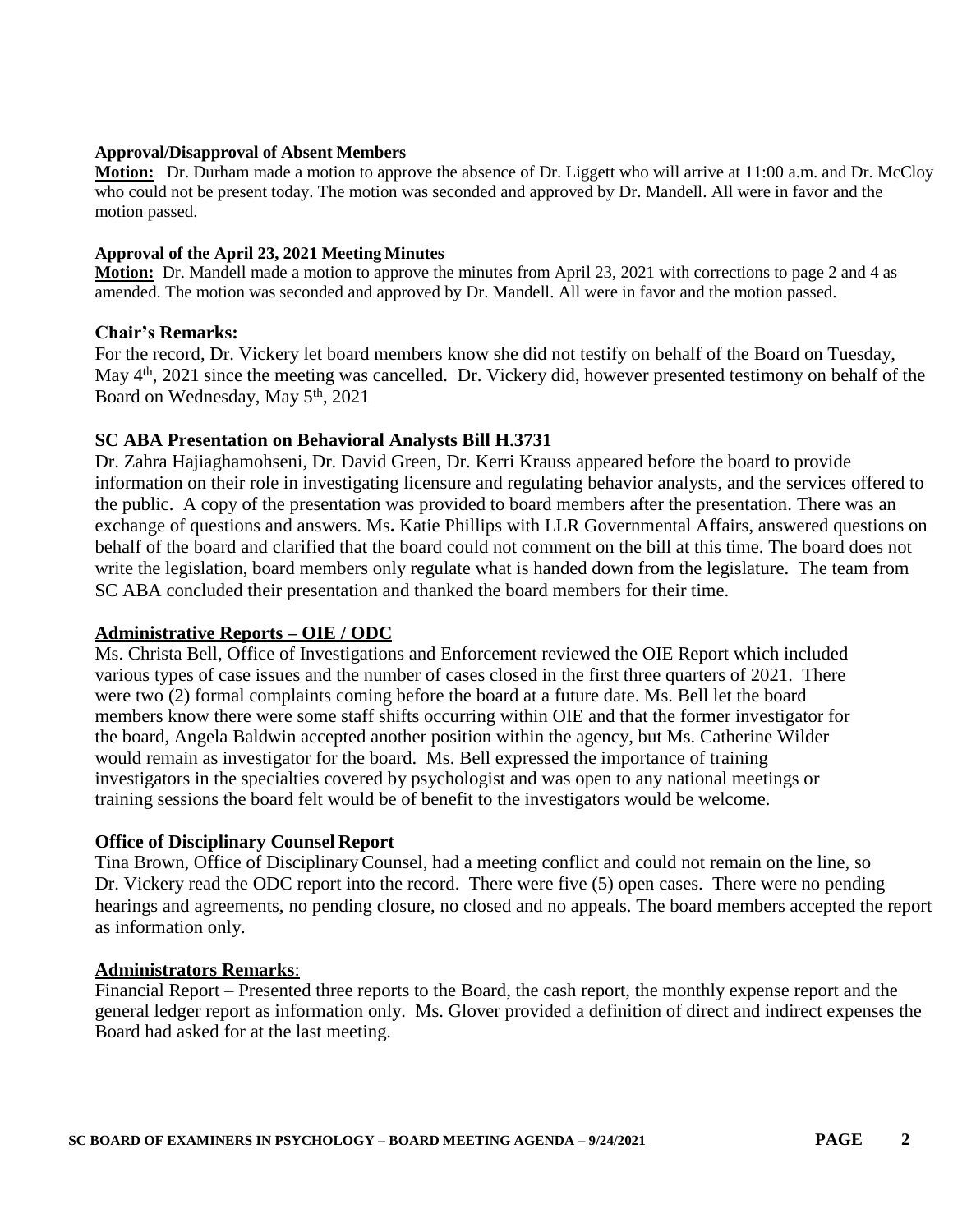2021 Renewals- Ms. Glover provided an overview of the licensure renewals in progress. Renewals started on: 8/1/2021, and will end on 11/30/2021. Late Renewal are as follows: 12/1/2021 - 2/1/2022. CE Broker information was placed on the Board's website under Continuing Education as approved by the Board.

### **Application Hearings:**

Dr. Lynette C Smith – Return appearance with more information. Case originally heard on 4/29/2021.

Dr. Smith attended a Non-APA accredited school and testified on her own behalf. She submitted additional information for the board members to review. She stated that even though the school she attended was not APA accredited, the education was consistent with the requirements recognized by the Department of Education. She completed three years of full time study, practicum, and 1,700 additional internship hours. She was licensed in four (4) other states, however only the Illinois license is current. Oregon, Kansas and Colorado licenses are expired. Dr. Smith provided additional information to the board regarding cognitive core courses in psychology for the board's consideration regarding the cognitive affective courses and the differences. Dr. Smith answered questions the board asked and provided additional emails from her education program for the board's review.

The board thanked Dr. Smith for her testimony.

**Motion:** Dr. Mandell made a motion to go into executive session for legal advice. The motion was seconded by Dr. Liggett. All were in favor and the motion passed.

**Motion:** Dr. Liggett made a motion to go into return to public session. The motion was seconded by Dr. Mandell. All were in favor and the motion passed.

**Motion:** Dr. Liggett made a motion to deny approval of the preliminary application for licensure since applicant's course information for #8230, #8200, #7560, #6320, courses 70-7551 and #7100 did not meet the criteria for licensure. The motion was seconded by Dr. Mandell. All were in favor and the motion passed.

**Dr. Dane Hilton** – Licensed in Virginia. No postdoctoral supervision hours completed. Dr. Hilton delivered an opening statement to the Board.

**Motion:** Dr. Durham made a motion to go into executive session for legal advice. The motion was seconded by Dr. Liggett. All were in favor and the motion passed.

**Motion:** Dr. Mandell made a motion to go into return to public session. The motion was seconded by Dr. Liggett. All were in favor and the motion passed.

**Motion:** Dr. Liggett made a motion to require Dr. Hilton to complete the criteria of 1500 hours of postdoctoral supervision, as required by the State of South Carolina in order to proceed with licensure. Dr. Mandell seconded the motion. All were in favor and the motion passed.

### **Disciplinary Hearing: None**

### **New Business - Discussion and Vote**

# **Travel/Teleconference Meetings –ASPPB 61st Annual Meeting: 10/15/2021 & 10/16/021**

Dr. Vickery was registered to attend the virtual meeting as a delegate from SC. Ms. Glover let the board know that none of the \$500 funds reserved for SC were used. Dr. McCloy may or may not attend.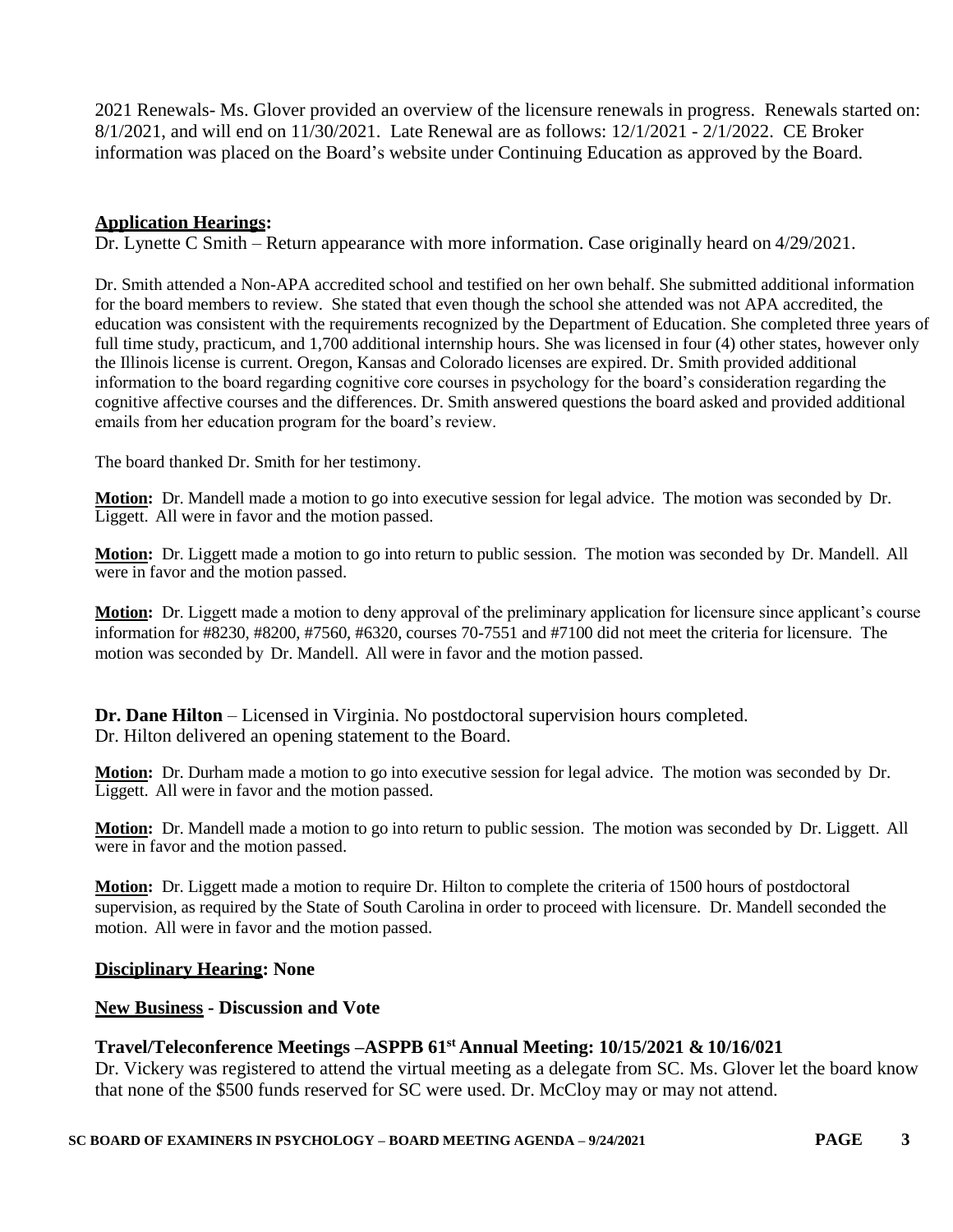# **Discussion Topics**

### **Scope of Practice for a Licensed Professional Counselor /Therapist, applying for licensure as a school Psychologist with a PhD in School Psychology. Discuss training, experience and licensure.**

Dr. Durham wanted clarification on school psychologist going into private practice. For example, an applicant was going into private practice as a therapist and was not working as a school psychologist. Dr. Vickery stated that a person who has training in school psychology can do private practice now, and that the scope of practice is not clearly defined. The scope of practice overlaps between a school psychology and private practice psychology. It also depends on the specialty area, training, experience, and what the educational program trained the psychologist to do. For example, there are school psychologist who will never work in a school.

### **CE Credits for Psychology License Renewal – Letter from David E. Barrett**

Board members briefly discussed the letter.

**Motion:** Dr. Durham made a motion to approve Dr. Barrett's request to use his editorial experience as a category 'A' continuing education requirement. The motion was seconded by Dr. Mandell. All were in favor and the motion passed.

## **Board Website Update on COVID-19 as of 6/7/2021. Cares Act information Removed**

Ms. Hewson explained to the board that with the Governor's state of emergency ending, the relaxed regulations which allowed someone out of state with an existing relationship with a patient in SC to continue has ended. It was agreed to remove any reference to the Cares Act from the website to avoid further confusion on the part of out of state licensees wanting to practice in SC without a SC license. Ms. Glover will remove the Cares Act reference from the website.

### **ASPPB - EPPP (Part 2 – Skills) survey will be available for membership to complete until August 31, 2021 (See board materials for link)**

This subject was covered in a special called meeting so there was no further discussion.

### **ASPPB – Emergency Guidelines Survey- Due October 17, 2021**

Ms. Glover provided the board with a copy of the survey questions to gain a collective agreement on each answer. The survey was completed.

**ASPPB Model Regulations Excerpts –** The information was provided to the Board members as information only.

**ASPPB Mobility Program –** The information was provided to the Board members as information only.

# **Review Licensee Reports with Demographics – Discussion & Vote**

Ms. Glover provided the report to the Board as information only so it was clear from what state individuals were obtaining a SC license who were not a resident of SC. This data will be provided to the Board members for the last meeting in September of each year.

# **New Licenses Issued 6-21-2021- 9/21/2021**

The information was provided to the Board members as information only.

# **Count of All Licensees by State as of 6/21/2021**

The information was provided to the Board members as information only.

**SC BOARD OF EXAMINERS IN PSYCHOLOGY – BOARD MEETING AGENDA – 9/24/2021 PAGE 4**